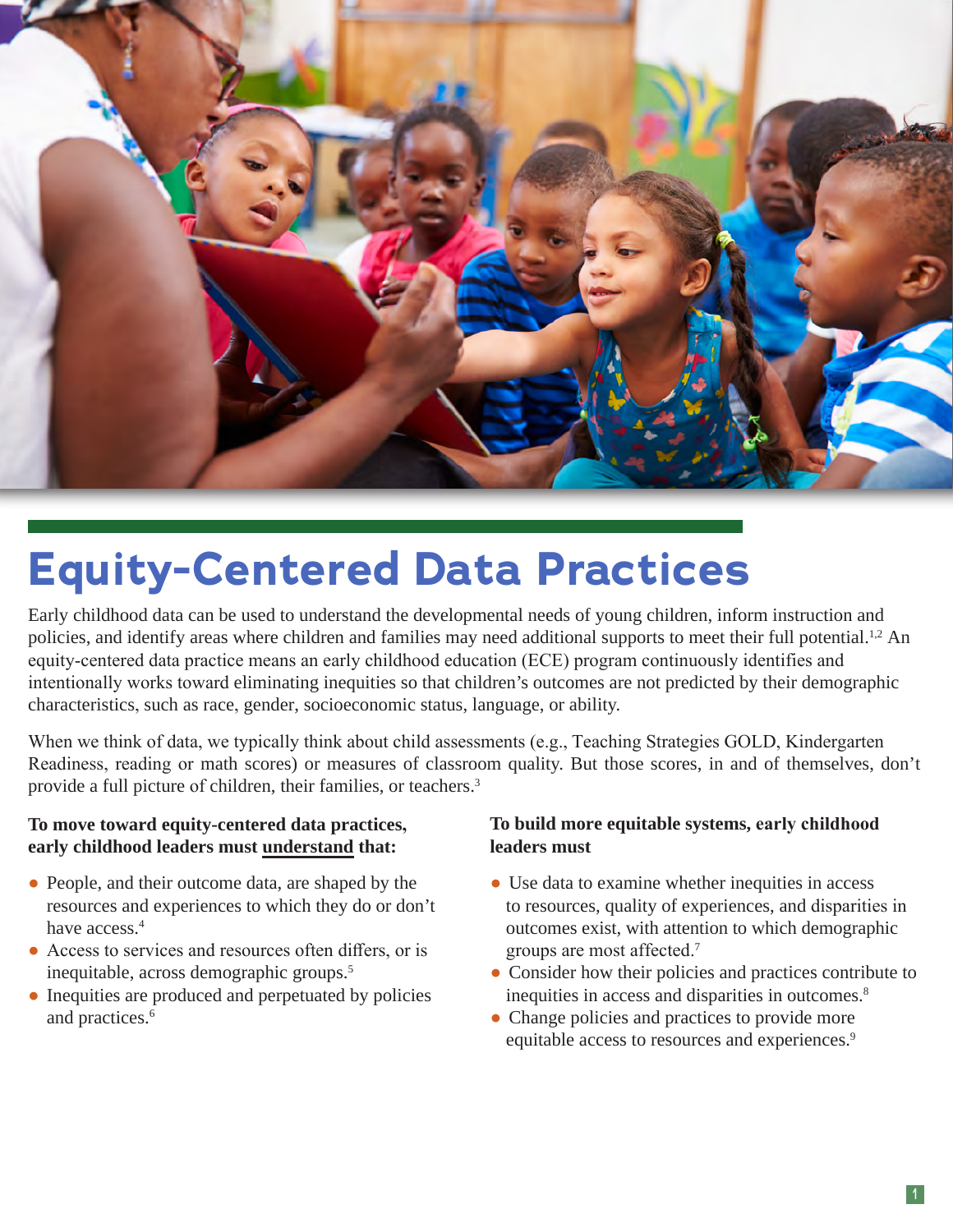## **Framing for Equity**

The Vermont Guiding Principles: Supporting Each and Every Young Child and Family's Full and Equitable Participation offer a valuable frame for centering your data practices around equity.

Building authentic, meaningful relationships with families is vital. Inviting families to share their perspectives and voices from the very beginning and throughout the process ensures that your program's priorities and datainformed decisions are centered around families' values and cultures. Making families aware of your commitment to equity can also help with accountability.

### **Vermont Guiding Principles:**

**Respect and support families as experts, partners, and decision-makers in the learning and development of their children.**

**Pledge to be open, genuine, reflective, and respectful listeners and communication partners.**

#### *Reflection Questions: What value will families contribute? How might our program's priorities be different if we do/don't include family voices? How can families help keep us accountable in our commitment toward equity?*

Before examining data, it is important for leaders to think about their own identities, reflect on their biases (implicit and explicit), and challenge their assumptions. This process may be uncomfortable, but it is a necessary initial step to begin to move toward quality. Self-reflection should be continuous, and leaders should also encourage others on their team to think about their potential biases and assumptions.

## **Vermont Guiding Principles:**

**Acknowledge and address biases in ourselves and others and the importance of differences, such as race, class, gender, family structure, ability, and sexual orientation.**

*Reflection Questions: What perspectives or privileges do I have? What assumptions do I have about people based on their characteristics or contexts? How might I blame people for their circumstances?* 

Use the Vermont Guiding Principles to have discussions with families about your program's priorities, policies, and practices. Understanding where your program may be falling short and where it is doing well is an important step toward equity.

*Reflection Questions: How do our program's policies and practices align with each of the Vermont Guiding Principles? Which guiding principle(s) do we already implement? Which one(s) might we begin to work toward? What are the values and priorities of families? How do our program's policies and practices align with families' values and priorities?*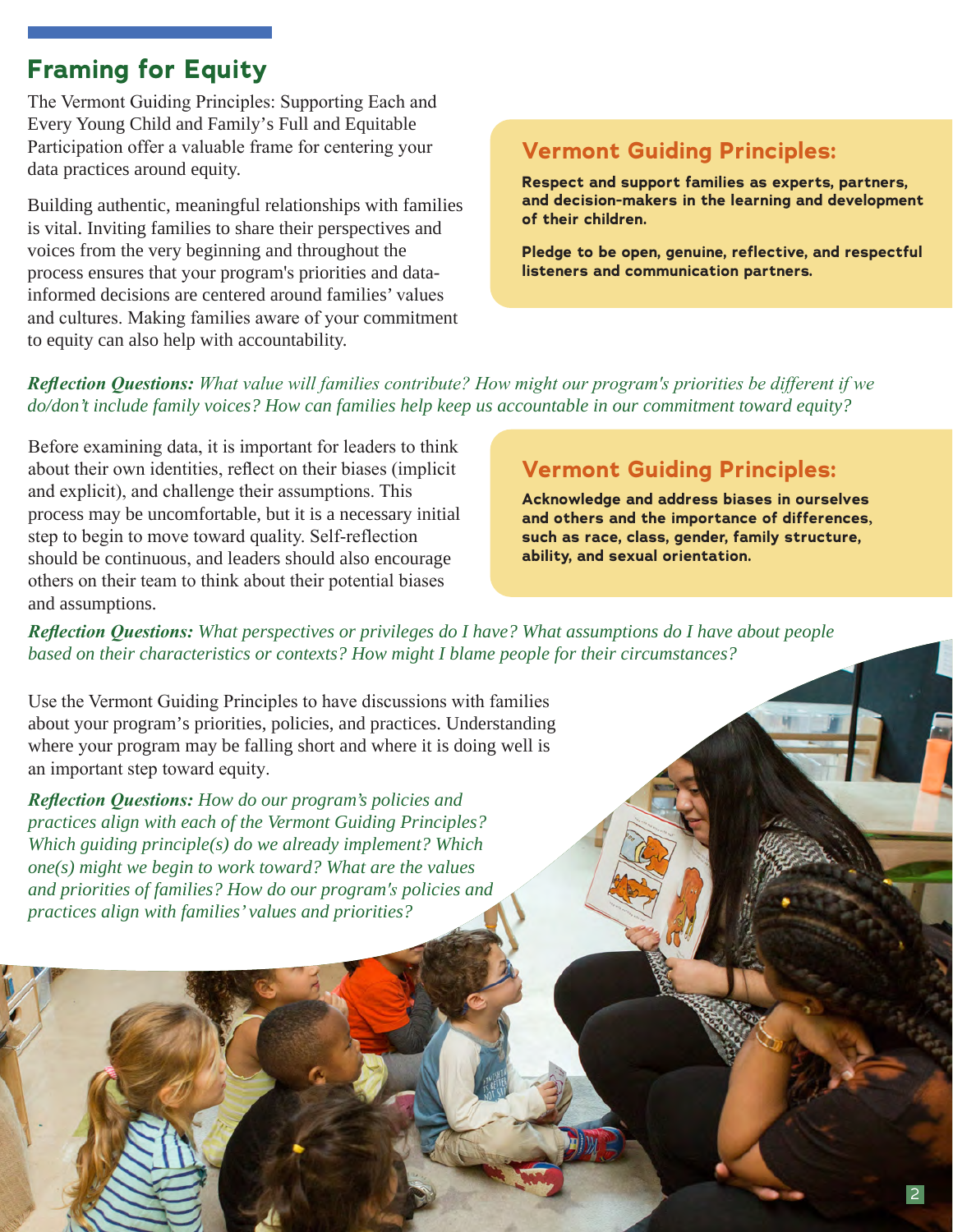## **Equity-Centered Data Process**

Below is an outline of a process for engaging in datainformed, equity-centered reflection and action planning. The process is meant to be cyclical and on-going. For each step, there are examples of reflection questions to start your thinking.

#### **Vermont Guiding Principles:**

**Building equitable access to opportunities, supports, and services.**

**Step 1: Plan.** After an initial reflection period, begin planning your data equity strategy. Make a list of the data that you already collect. Then, ask questions to examine whether inequities in access to resources, quality of experiences, and disparities in outcomes exist. Involve families in developing this plan and asking questions. Be clear about why the data are being collected and how they will be used.

*Reflection Questions: What data do we already collect on child-level outcomes, or "outputs" (e.g., developmental, health, academic, discipline data)? What data do we already collect on "inputs" (e.g., teacherchild interaction quality, attendance)? How are child outcomes (outputs) affected by their access to experiences and resources (inputs)? What data do we have on child and family demographic characteristics (e.g., race, home language)? What data do we need to collect? How are the perspectives and contexts of families reflected in our data? Do we have a system for linking data together (i.e., assigning unique identification numbers)?* 

**Step 2: Collect.** Collect information that will help you answer your questions. Consider if you already have the necessary information or if there is additional data that you will need to collect. Data should come from multiple and varied sources that can provide you with a comprehensive picture of children's, families', and staff's outcomes, characteristics, contexts, and opportunities. Data can come from formalized assessments, surveys, and interviews that are collected systematically, and informal methods, such as conversations, brief observations, or email exchanges. Be thoughtful to only collect data you will use.

*Reflection Questions: Which data collection methods will we use? Who will collect data? From whom will we collect data? How can we ensure that everyone is represented? When should we collect data? How often will we collect data?*

**Step 3: Understand.** Engaging in equity-centered data practices requires that you look beyond the surface by breaking down data, or disaggregating, by race, ethnicity, disability, socioeconomic status, gender, and home language.<sup>10</sup> Then look for differences, or disparities, among groups. The method for identifying disparities can vary based on your access to or comfort with technology -- percentages can be calculated using a spreadsheet and simple totals can be counted and compared across groups. You can also use a spreadsheet to graph disproportionality by graphing the percentage of enrollment in your program for a particular group and the percentage of a particular outcome they represent (e.g., suspensions). If the group is over-represented in a negative outcome or underrepresented in a positive one, there are likely inequities in children's experiences leading to those disparities that warrant further investigation. Together with families, think about potential root causes of differing outcomes for children, families, and staff. Remember that data points represent people, so they should be interpreted considering people's characteristics, access to resources, and experiences, as well as the program's policies and practices that may impact them. Seek out support to understand data and identify potential disparities, as sometimes it is difficult to recognize patterns in our own program data.

*Reflection Questions: Who is represented in the data? Who is not represented? Are certain groups overrepresented or under-represented? Which groups have higher/lower outcomes? Which groups have more/better opportunities or experiences? What are the strengths of each group? What policies and practices are in place that may be contributing to different opportunities, experiences, or outcomes?* 

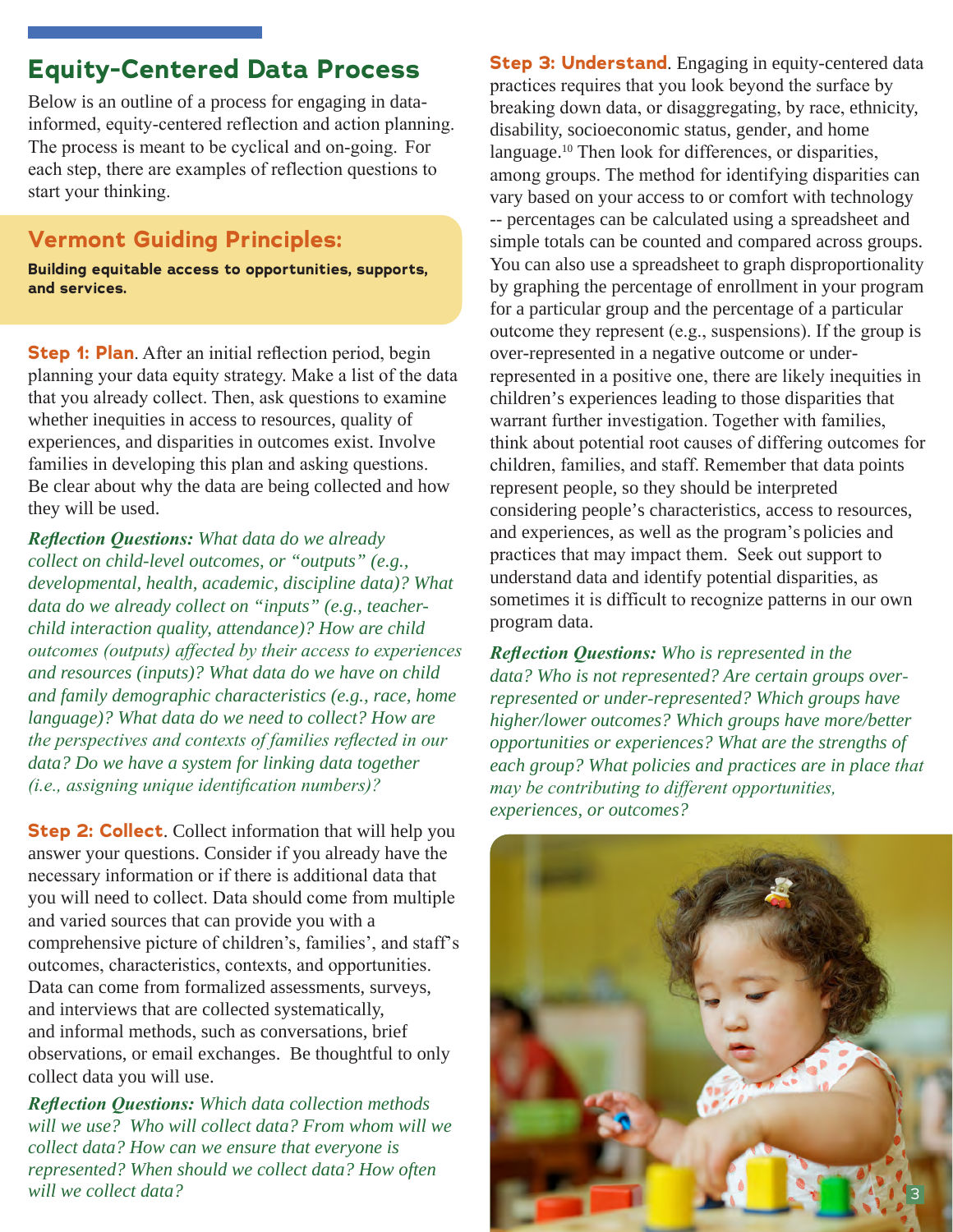**Step 4: Do.** The purpose of uncovering patterns of inequity is to reflect on why they are occurring and how programs can adjust their policies and practices to move towards data-informed improvement. Brainstorm potential ways to address the program's practices and/or policies that may be causing patterns of inequity. Develop an action plan that includes input from families in your program, particularly families who may be experiencing inequities. Determine clear and actionable steps that may include professional development, training, and policy changes. Begin to implement the plan with clear timelines and benchmarks articulated, and engage in ongoing progress monitoring. Share the plan and your program's commitment to supporting equity with families and other stakeholders. Data-informed reflection and action-planning is an ongoing, iterative process, and equity should be continuously incorporated into this process.<sup>11</sup>

#### **As you examine your data, consider your policies on:**

**1)** Enrollment

- **4)** Language of
- **2)** Inclusion of and supports for children with disabilities
- instruction
- **5)** Toilet training
- **3)** Discipline

**6)** Hiring

*Reflection Questions: How will we address the inequities that emerged? How will we involve families who are experiencing fewer opportunities or supports? How can we share this plan with families and ask for their input? What are the clear action steps to improving policies and practices? When will we collect information to monitor progress? How can we ensure that improvement is ongoing and continuously monitored? How can families help hold us accountable? How will we know that we are having a meaningful impact?* 

## **Support from Larger Systems**

The responsibility of moving towards equity-centered data practices cannot fall solely on ECE programs and leaders. We recognize that programs have limited time and resources, and function within complex, larger systems of services that impact their policies, priorities, and overall capacity. Programs need tools, resources, and supports to build a capacity for engaging effectively in equity-centered data practices.<sup>12</sup> Vermont's early childhood system should consider

- Developing a self-assessment tool that programs can use to evaluate their alignment with the Vermont Guiding Principles.
- Developing a guide that outlines the types of data that programs can collect about their children, families, and staff.
- Providing professional development for leaders and staff on topics related to equity, such as antiracism, anti-bias, culturally responsive practices, culturally responsive data literacy, and responsive family engagement.
- Providing programs with a platform/ database that can facilitate disaggregating data and creating reports.
- Incentivizing programs to provide services to children and families who are marginalized to support equitable outcomes for all children and families.

*This resource was developed by the Children's Equity Project (CEP) for the Vermont Child Development Division and funded by the Professional Development Grant. The resource was co-authored by Veronica Fernandez, PhD, and Dorothy Sanchez, University of Miami and informed by a CEP Roundtable on data equity with the following partners: Dina Castro, PhD, University of North Texas; Lisa Gordon, Children's Equity Project, Arizona State University; Walter Gilliam, PhD, Yale University; Mary Louise Hemmeter, PhD, Vanderbilt University; Shantel Meek, PhD, Children's Equity Project, Arizona State University; Kent McIntosh, PhD, University of Oregon; Ryan Pontier, PhD, Florida International University; Hakim Rashid, PhD, Howard University; Conor Williams, PhD, The Century Foundation; and Dawn A. Yazzie, Georgetown University.*